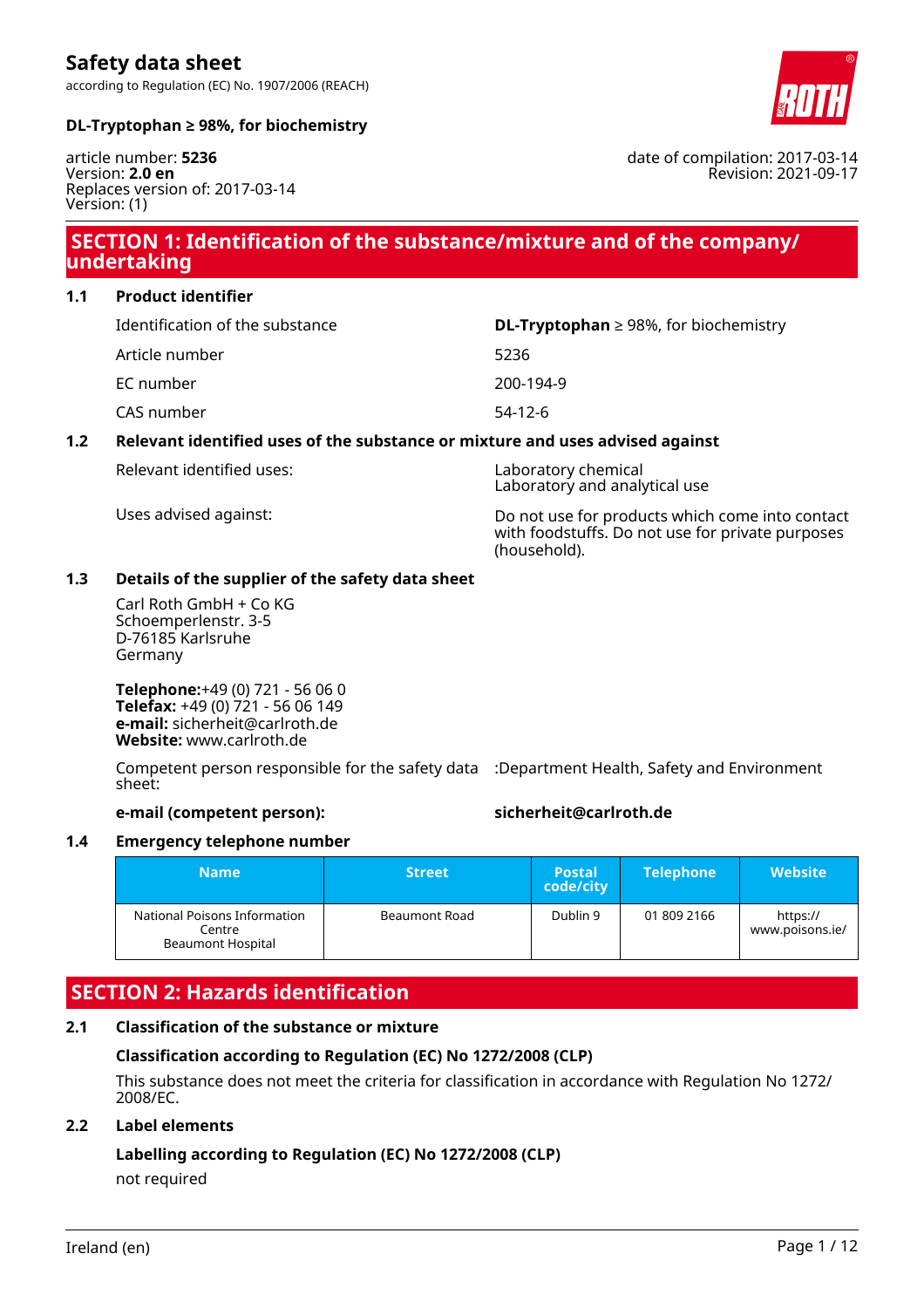according to Regulation (EC) No. 1907/2006 (REACH)



# **DL-Tryptophan ≥ 98%, for biochemistry**

article number: **5236**

#### **2.3 Other hazards**

#### **Results of PBT and vPvB assessment**

According to the results of its assessment, this substance is not a PBT or a vPvB.

# **SECTION 3: Composition/information on ingredients**

#### **3.1 Substances**

| Name of substance | DL-Tryptophan        |
|-------------------|----------------------|
| Molecular formula | $C_{11}H_{12}N_2O_2$ |
| Molar mass        | 204,2 $9/_{mol}$     |
| CAS No            | $54-12-6$            |
| EC No             | 200-194-9            |

# **SECTION 4: First aid measures**

# **4.1 Description of first aid measures**



### **General notes**

Take off contaminated clothing.

#### **Following inhalation**

Provide fresh air. In all cases of doubt, or when symptoms persist, seek medical advice.

#### **Following skin contact**

Rinse skin with water/shower. In all cases of doubt, or when symptoms persist, seek medical advice.

#### **Following eye contact**

Rinse cautiously with water for several minutes. In all cases of doubt, or when symptoms persist, seek medical advice.

# **Following ingestion**

Rinse mouth. Call a doctor if you feel unwell.

**4.2 Most important symptoms and effects, both acute and delayed** Symptoms and effects are not known to date.

# **4.3 Indication of any immediate medical attention and special treatment needed** none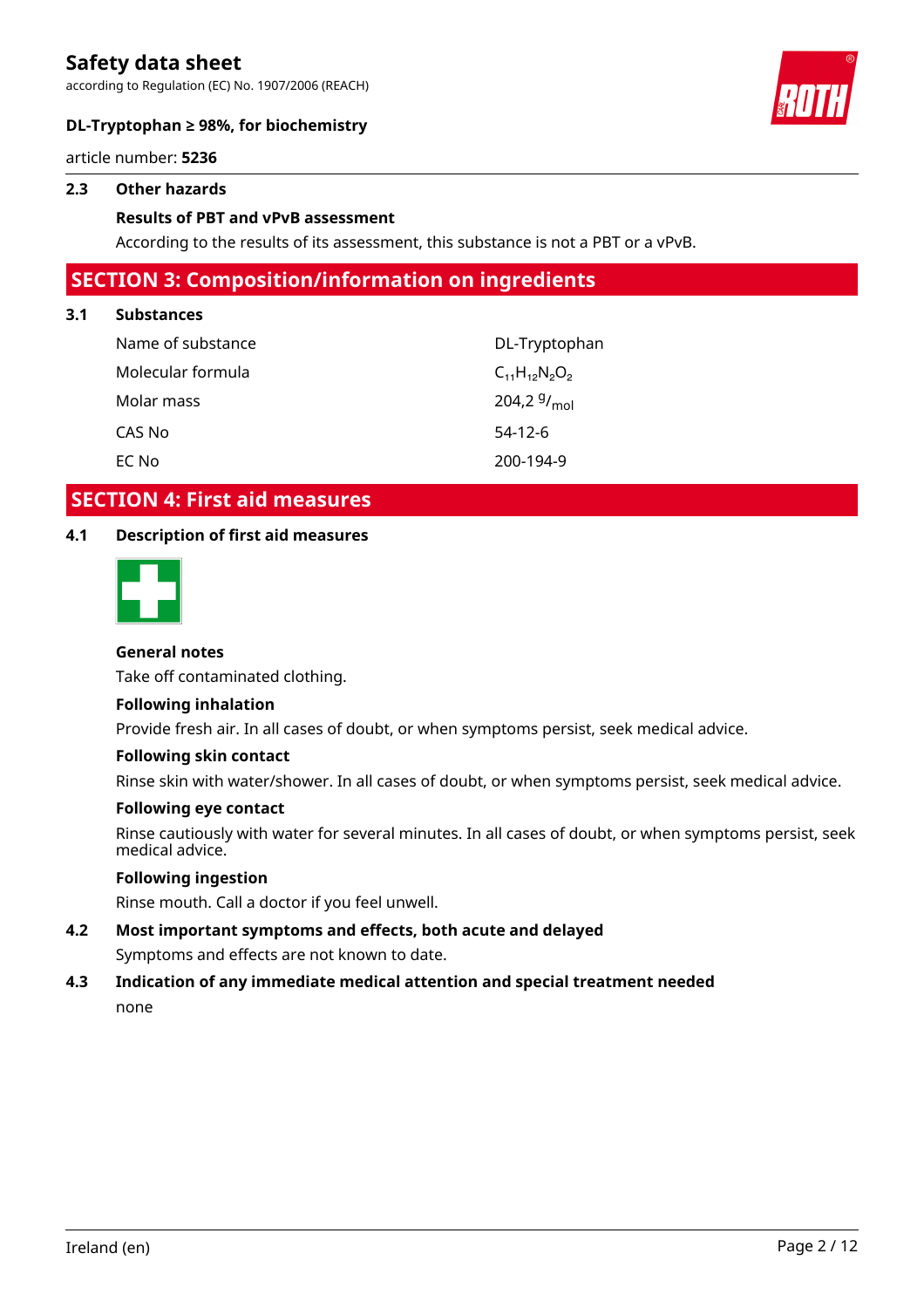according to Regulation (EC) No. 1907/2006 (REACH)



# **DL-Tryptophan ≥ 98%, for biochemistry**

article number: **5236**

# **SECTION 5: Firefighting measures**

# **5.1 Extinguishing media**



### **Suitable extinguishing media**

co-ordinate firefighting measures to the fire surroundings water, foam, dry extinguishing powder, ABC-powder

#### **Unsuitable extinguishing media**

water jet

#### **5.2 Special hazards arising from the substance or mixture**

Combustible.

#### **Hazardous combustion products**

In case of fire may be liberated: Nitrogen oxides (NOx), Carbon monoxide (CO), Carbon dioxide (CO₂)

#### **5.3 Advice for firefighters**

In case of fire and/or explosion do not breathe fumes. Fight fire with normal precautions from a reasonable distance. Wear self-contained breathing apparatus.

# **SECTION 6: Accidental release measures**

**6.1 Personal precautions, protective equipment and emergency procedures**



#### **For non-emergency personnel**

Control of dust.

#### **6.2 Environmental precautions**

Keep away from drains, surface and ground water.

#### **6.3 Methods and material for containment and cleaning up**

#### **Advice on how to contain a spill**

Covering of drains. Take up mechanically.

#### **Advice on how to clean up a spill**

Take up mechanically.

#### **Other information relating to spills and releases**

Place in appropriate containers for disposal.

#### **6.4 Reference to other sections**

Hazardous combustion products: see section 5. Personal protective equipment: see section 8. Incompatible materials: see section 10. Disposal considerations: see section 13.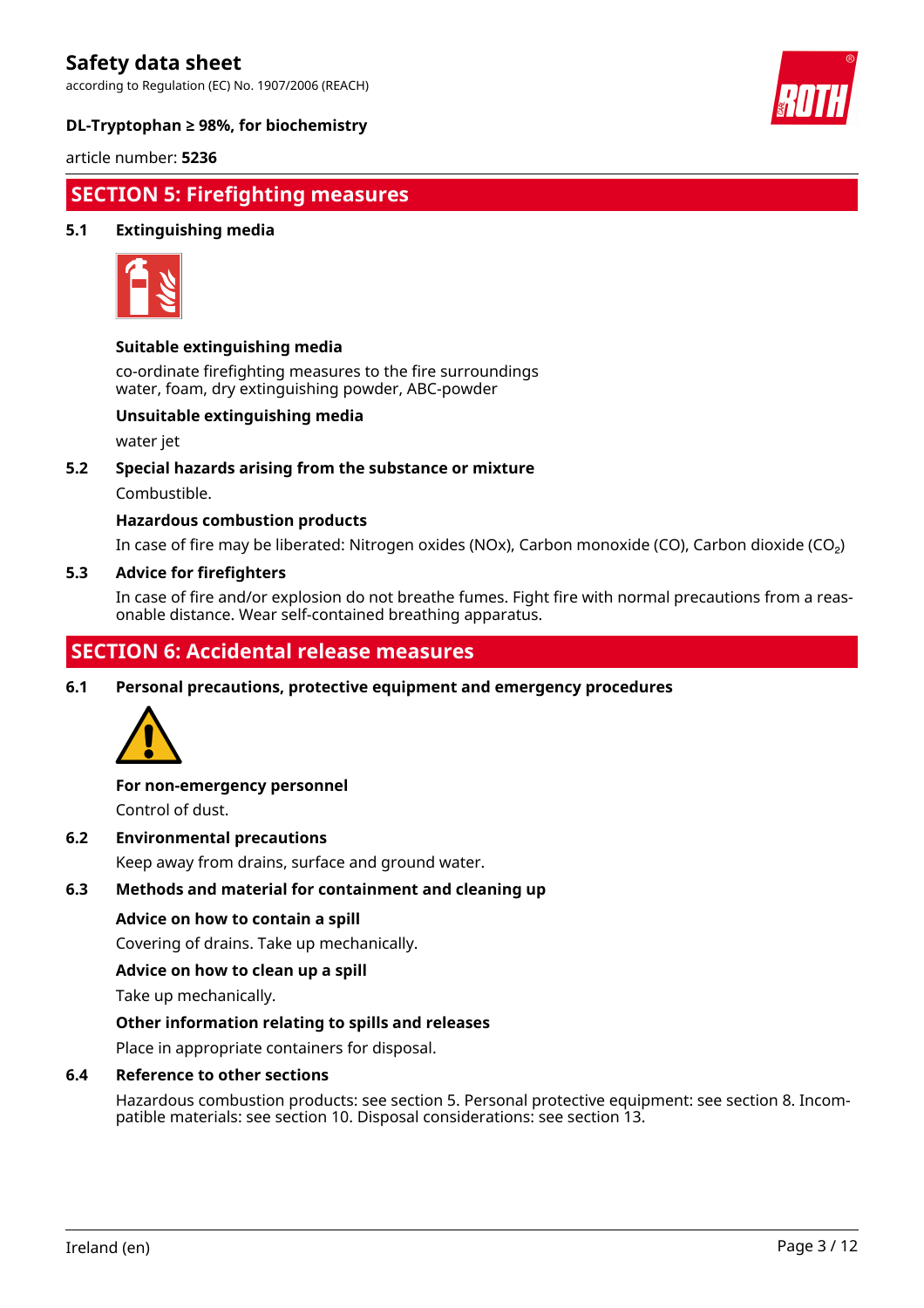according to Regulation (EC) No. 1907/2006 (REACH)



# **DL-Tryptophan ≥ 98%, for biochemistry**

article number: **5236**

# **SECTION 7: Handling and storage**

#### **7.1 Precautions for safe handling**

No special measures are necessary.

### **Advice on general occupational hygiene**

Keep away from food, drink and animal feedingstuffs.

# **7.2 Conditions for safe storage, including any incompatibilities**

Keep container tightly closed in a cool place. May cause decomposition by long-term light influence.

#### **Incompatible substances or mixtures**

Observe hints for combined storage.

#### **Consideration of other advice:**

#### **Ventilation requirements**

Use local and general ventilation.

#### **Specific designs for storage rooms or vessels**

Recommended storage temperature: 2 – 8 °C

### **7.3 Specific end use(s)**

No information available.

# **SECTION 8: Exposure controls/personal protection**

#### **8.1 Control parameters**

# **National limit values**

# **Occupational exposure limit values (Workplace Exposure Limits)**

| Coun<br>try | Name of agent      | <b>CAS No</b> | Identifi-<br>er | <b>TWA</b><br>$\begin{bmatrix} \text{mg/} \\ \text{m}^3 \end{bmatrix}$ | <b>STEL</b><br>[mq/<br>m <sup>3</sup> | Ceil-<br>ing-C<br>$\begin{bmatrix} \bar{\text{mg}}/ \ \text{m}^3 \end{bmatrix}$ | Nota-<br><b>tion</b> | <b>Source</b>           |
|-------------|--------------------|---------------|-----------------|------------------------------------------------------------------------|---------------------------------------|---------------------------------------------------------------------------------|----------------------|-------------------------|
| IE          | dusts non-specific |               | <b>OELV</b>     | 10                                                                     |                                       |                                                                                 |                      | S.I. No. 619<br>of 2001 |
| IE          | dusts non-specific |               | <b>OELV</b>     | 4                                                                      |                                       |                                                                                 |                      | S.I. No. 619<br>of 2001 |

**Notation**

Ceiling-C Ceiling value is a limit value above which exposure should not occur

i Inhalable fraction

r Respirable fraction<br>STEL Short-term exposure Resphasic maction<br>Short-term exposure limit: a limit value above which exposure should not occur and which is related to a 15-

minute period (unless otherwise specified) TWA Time-weighted average (long-term exposure limit): measured or calculated in relation to a reference period of 8

hours time-weighted average (unless otherwise specified)

### **8.2 Exposure controls**

### **Individual protection measures (personal protective equipment)**

#### **Eye/face protection**



Use safety goggle with side protection.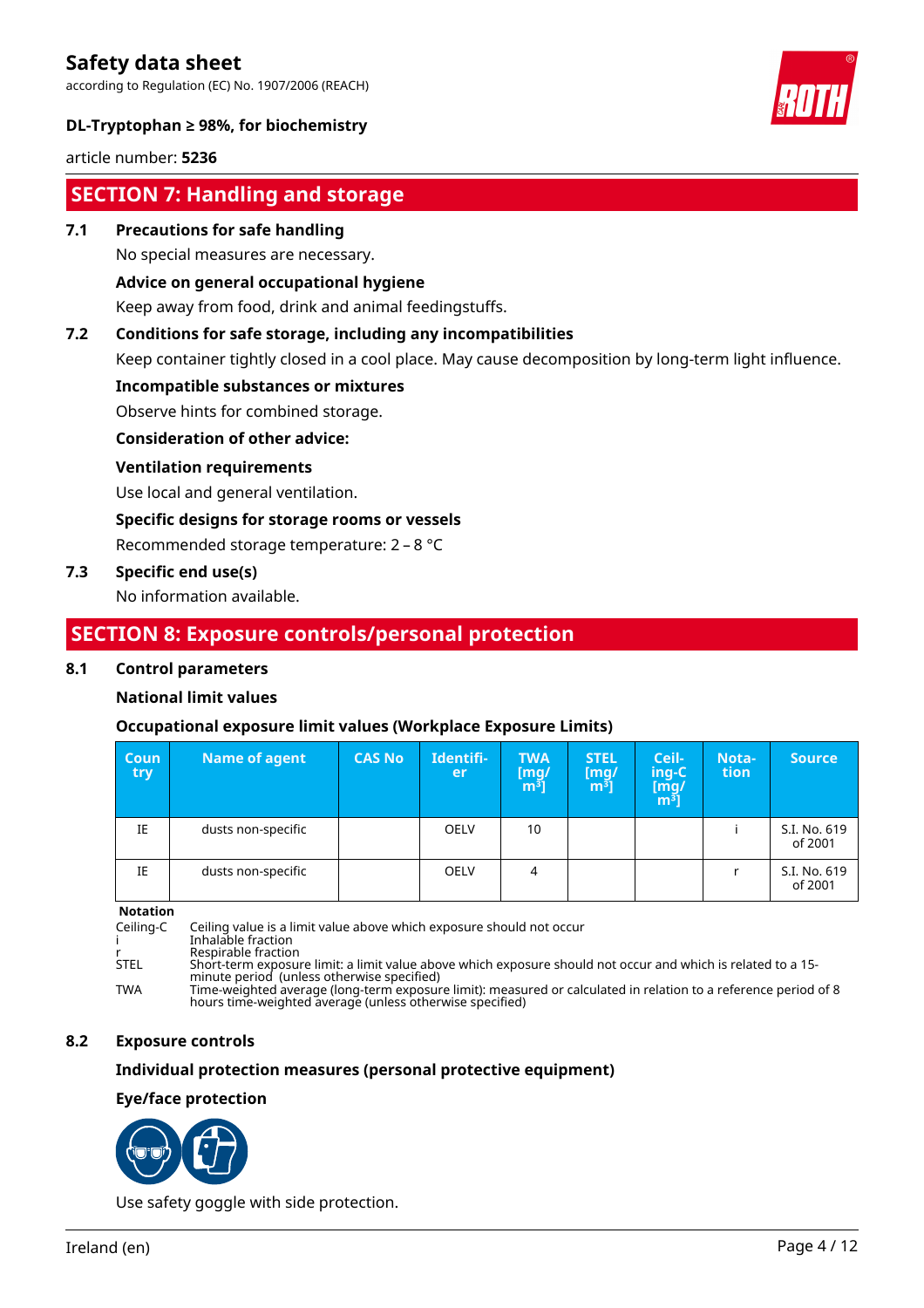according to Regulation (EC) No. 1907/2006 (REACH)



#### article number: **5236**

#### **Skin protection**



# **• hand protection**

Wear suitable gloves. Chemical protection gloves are suitable, which are tested according to EN 374.

#### **• type of material**

NBR (Nitrile rubber)

#### **• material thickness**

>0,11 mm

#### **• breakthrough times of the glove material**

>480 minutes (permeation: level 6)

#### **• other protection measures**

Take recovery periods for skin regeneration. Preventive skin protection (barrier creams/ointments) is recommended.

#### **Respiratory protection**



Respiratory protection necessary at: Dust formation. Particulate filter device (EN 143). P1 (filters at least 80 % of airborne particles, colour code: White).

#### **Environmental exposure controls**

Keep away from drains, surface and ground water.

# **SECTION 9: Physical and chemical properties**

#### **9.1 Information on basic physical and chemical properties**

| Physical state                                              | solid                                                        |
|-------------------------------------------------------------|--------------------------------------------------------------|
| Form                                                        | powder                                                       |
| Colour                                                      | whitish - light yellow                                       |
| Odour                                                       | odourless                                                    |
| Melting point/freezing point                                | 285 - 295 °C                                                 |
| Boiling point or initial boiling point and boiling<br>range | not determined                                               |
| Flammability                                                | this material is combustible, but will not ignite<br>readily |
| Lower and upper explosion limit                             | not determined                                               |
| Flash point                                                 | not applicable                                               |
| Auto-ignition temperature                                   | not determined                                               |
| Decomposition temperature                                   | not relevant                                                 |
| pH (value)                                                  | not applicable                                               |

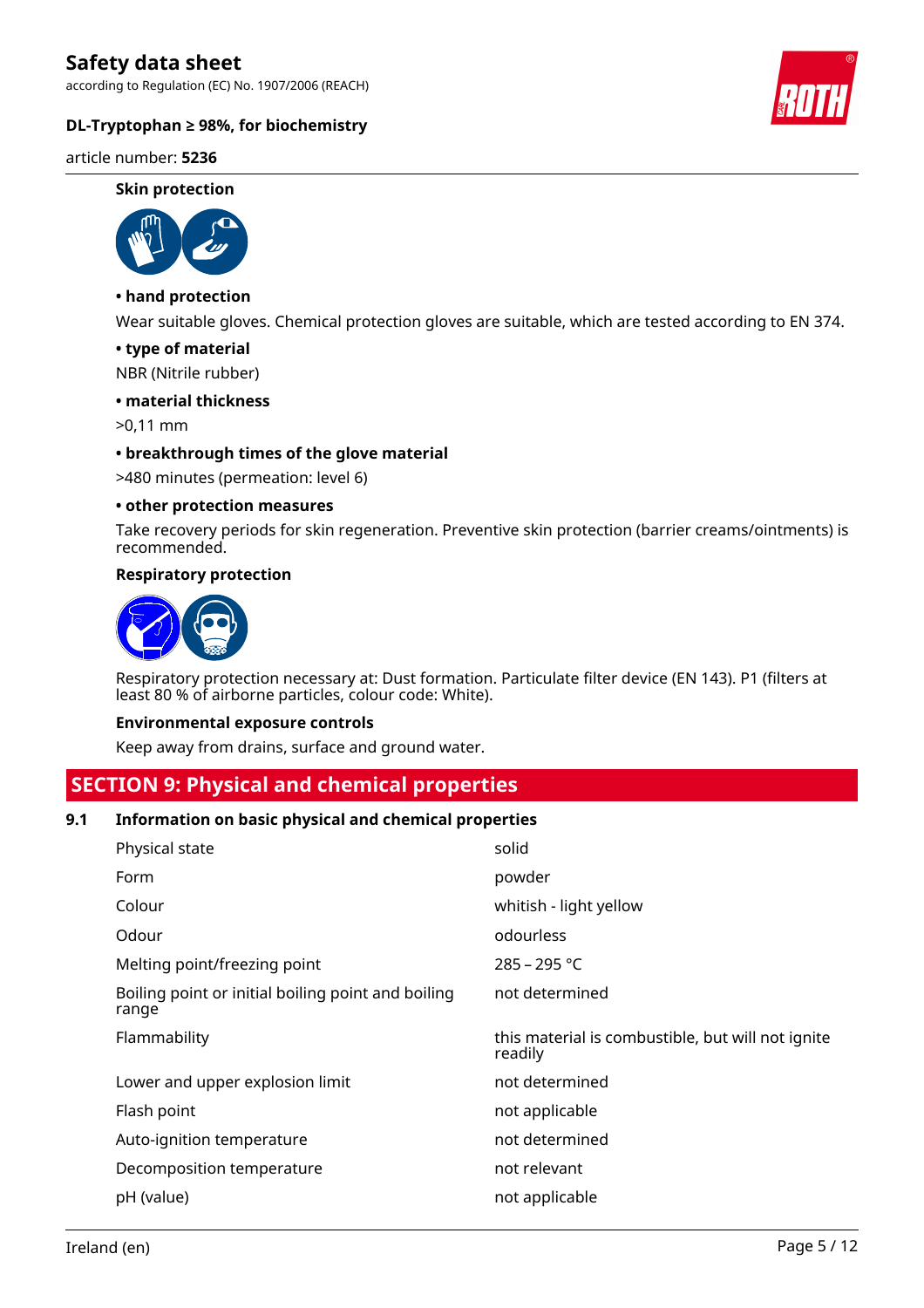according to Regulation (EC) No. 1907/2006 (REACH)

# **DL-Tryptophan ≥ 98%, for biochemistry**

#### article number: **5236**



|     | Kinematic viscosity                                    | not relevant                                                   |
|-----|--------------------------------------------------------|----------------------------------------------------------------|
|     | Solubility(ies)                                        |                                                                |
|     | Water solubility                                       | partially soluble                                              |
|     | Partition coefficient                                  |                                                                |
|     | Partition coefficient n-octanol/water (log value):     | this information is not available                              |
|     | Vapour pressure                                        | not determined                                                 |
|     | Density                                                | not determined                                                 |
|     | Relative vapour density                                | information on this property is not available                  |
|     | Particle characteristics                               | No data available.                                             |
|     | Other safety parameters                                |                                                                |
|     | Oxidising properties                                   | none                                                           |
| 9.2 | <b>Other information</b>                               |                                                                |
|     | Information with regard to physical hazard<br>classes: | hazard classes acc. to GHS<br>(physical hazards): not relevant |
|     | Other safety characteristics:                          | There is no additional information.                            |
|     |                                                        |                                                                |

# **SECTION 10: Stability and reactivity**

### **10.1 Reactivity**

The product in the delivered form is not dust explosion capable; the enrichment of fine dust however leads to the danger of dust explosion.

#### **10.2 Chemical stability**

The material is stable under normal ambient and anticipated storage and handling conditions of temperature and pressure.

### **10.3 Possibility of hazardous reactions**

**Violent reaction with:** strong oxidiser

# **10.4 Conditions to avoid**

Direct light irradiation. Keep away from heat.

### **10.5 Incompatible materials**

There is no additional information.

# **10.6 Hazardous decomposition products**

Hazardous combustion products: see section 5.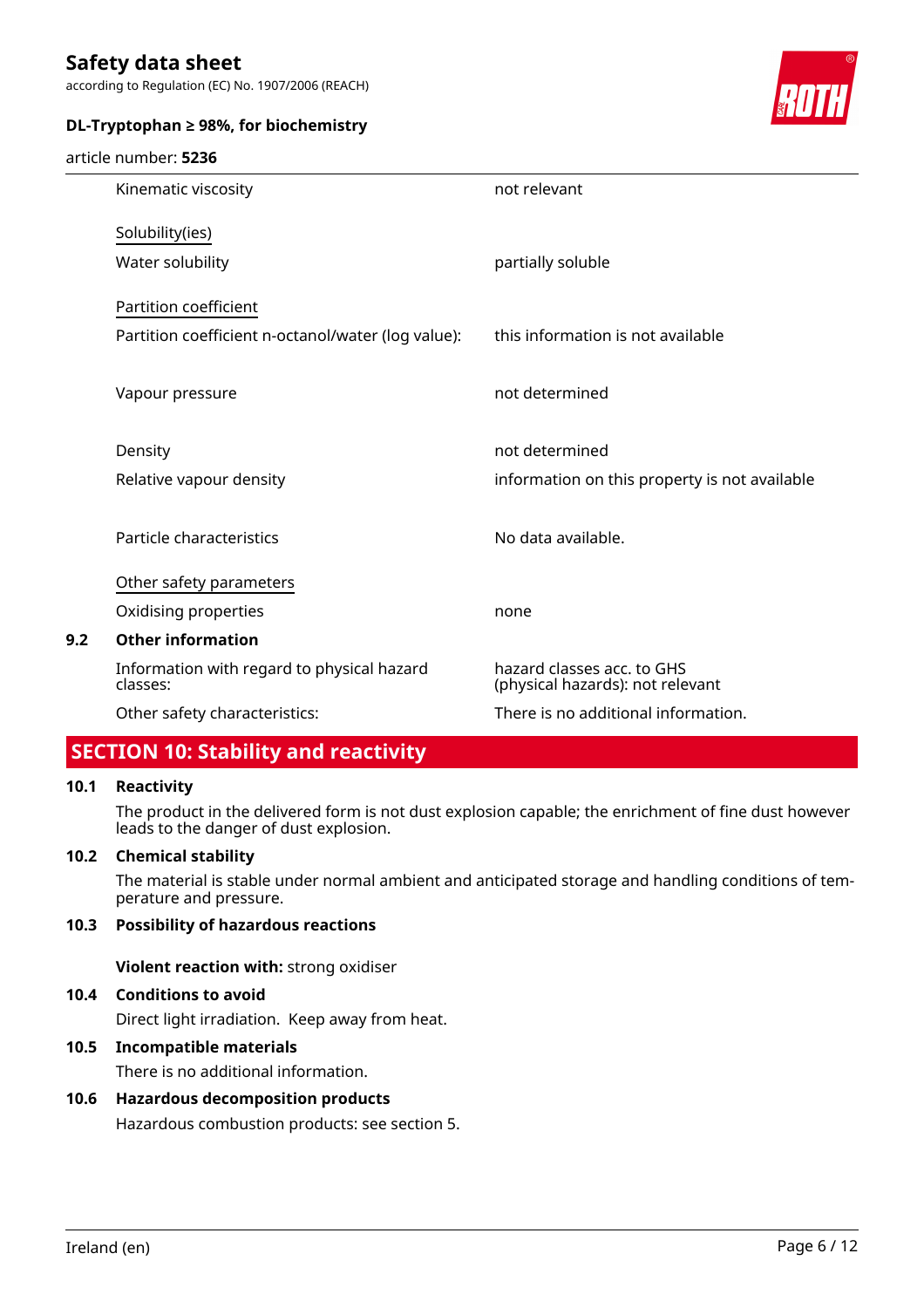according to Regulation (EC) No. 1907/2006 (REACH)



# **DL-Tryptophan ≥ 98%, for biochemistry**

#### article number: **5236**

# **SECTION 11: Toxicological information**

### **11.1 Information on hazard classes as defined in Regulation (EC) No 1272/2008**

### **Classification according to GHS (1272/2008/EC, CLP)**

This substance does not meet the criteria for classification in accordance with Regulation No 1272/ 2008/EC.

#### **Acute toxicity**

Shall not be classified as acutely toxic.

#### **Skin corrosion/irritation**

Shall not be classified as corrosive/irritant to skin.

#### **Serious eye damage/eye irritation**

Shall not be classified as seriously damaging to the eye or eye irritant.

### **Respiratory or skin sensitisation**

Shall not be classified as a respiratory or skin sensitiser.

# **Germ cell mutagenicity**

Shall not be classified as germ cell mutagenic.

#### **Carcinogenicity**

Shall not be classified as carcinogenic.

#### **Reproductive toxicity**

Shall not be classified as a reproductive toxicant.

#### **Specific target organ toxicity - single exposure**

Shall not be classified as a specific target organ toxicant (single exposure).

#### **Specific target organ toxicity - repeated exposure**

Shall not be classified as a specific target organ toxicant (repeated exposure).

#### **Aspiration hazard**

Shall not be classified as presenting an aspiration hazard.

# **Symptoms related to the physical, chemical and toxicological characteristics**

#### **• If swallowed**

Data are not available.

### **• If in eyes**

Data are not available.

#### **• If inhaled**

Inhalation of dust may cause irritation of the respiratory system

#### **• If on skin**

Frequently or prolonged contact with skin may cause dermal irritation

#### **• Other information**

none

#### **11.2 Endocrine disrupting properties**

Not listed.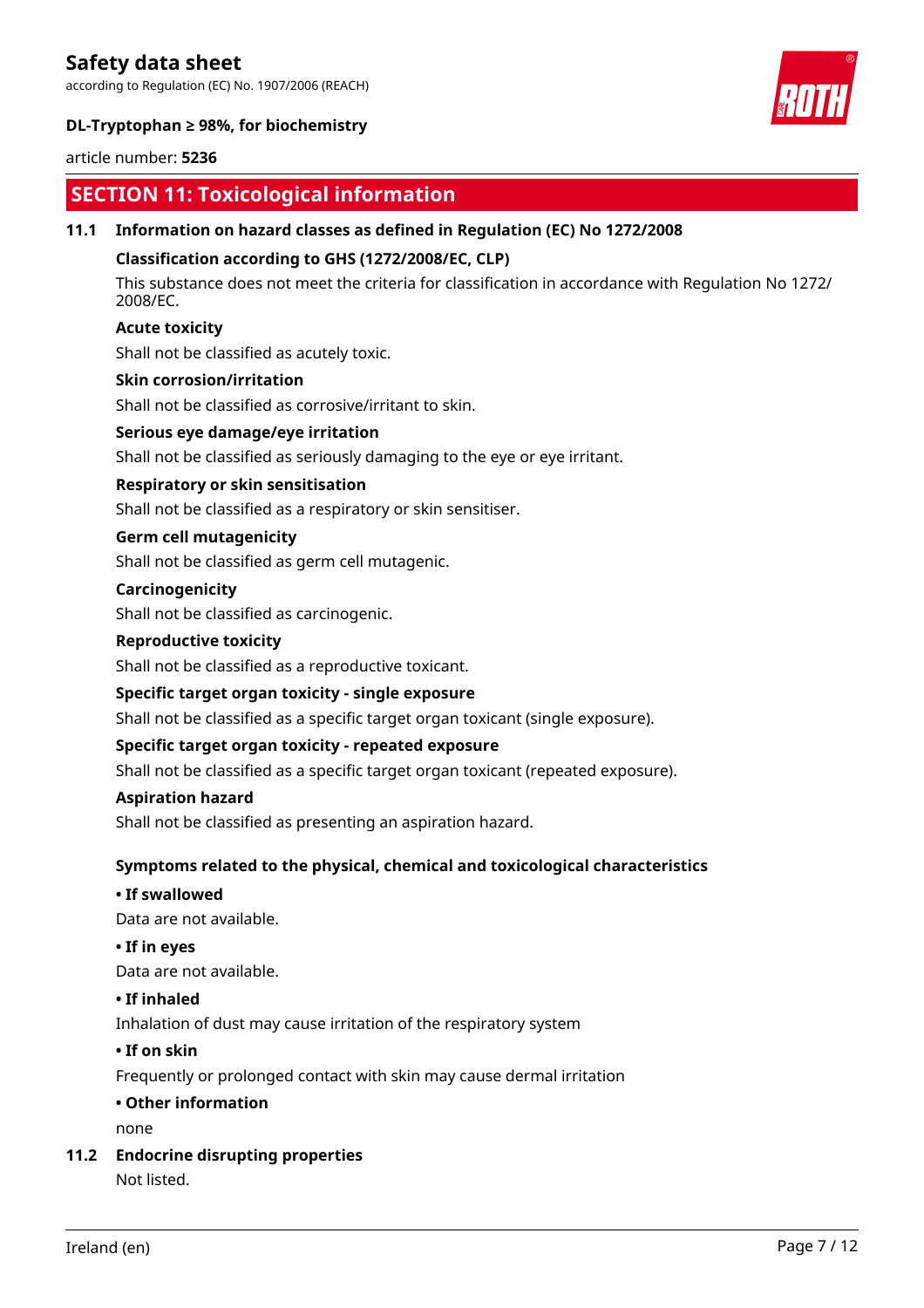according to Regulation (EC) No. 1907/2006 (REACH)



### **DL-Tryptophan ≥ 98%, for biochemistry**

article number: **5236**

#### **11.3 Information on other hazards**

There is no additional information.

# **SECTION 12: Ecological information**

#### **12.1 Toxicity**

Shall not be classified as hazardous to the aquatic environment.

#### **Biodegradation**

Data are not available.

#### **12.2 Process of degradability**

Theoretical Oxygen Demand with nitrification: 2,135  $mg/m<sub>q</sub>$ Theoretical Oxygen Demand: 1,802 <sup>mg</sup>/<sub>mg</sub> Theoretical Carbon Dioxide: 2,37 mg/mg

# **12.3 Bioaccumulative potential**

Data are not available.

# **12.4 Mobility in soil**

Data are not available.

#### **12.5 Results of PBT and vPvB assessment**

Data are not available.

- **12.6 Endocrine disrupting properties** Not listed.
- **12.7 Other adverse effects**

Data are not available.

# **SECTION 13: Disposal considerations**

#### **13.1 Waste treatment methods**



Consult the appropriate local waste disposal expert about waste disposal.

#### **Sewage disposal-relevant information**

Do not empty into drains.

#### **13.2 Relevant provisions relating to waste**

The allocation of waste identity numbers/waste descriptions must be carried out according to the EEC, specific to the industry and process. Waste catalogue ordinance (Germany).

#### **13.3 Remarks**

Waste shall be separated into the categories that can be handled separately by the local or national waste management facilities. Please consider the relevant national or regional provisions.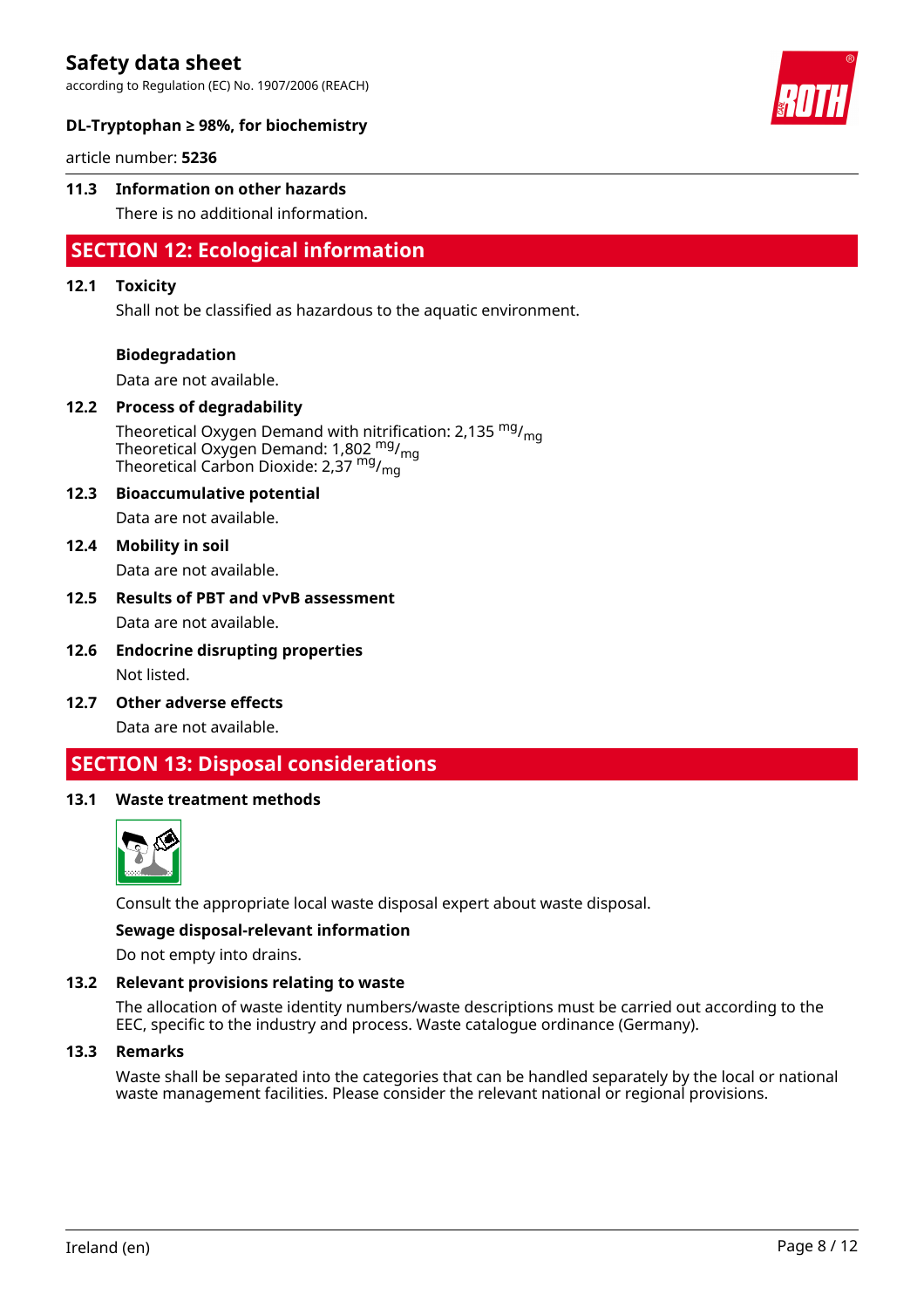according to Regulation (EC) No. 1907/2006 (REACH)



### **DL-Tryptophan ≥ 98%, for biochemistry**

article number: **5236**

# **SECTION 14: Transport information**

- 
- **14.2 UN proper shipping name** not assigned
- **14.3 Transport hazard class(es)** none
- **14.4 Packing group not assigned**
- 

#### **14.1 UN number or ID number not subject to transport regulations**

**14.5 Environmental hazards** non-environmentally hazardous acc. to the dangerous goods regulations

# **14.6 Special precautions for user** There is no additional information.

# **14.7 Maritime transport in bulk according to IMO instruments**

The cargo is not intended to be carried in bulk.

### **14.8 Information for each of the UN Model Regulations**

**Transport of dangerous goods by road, rail and inland waterway (ADR/RID/ADN) - Additional information**

Not subject to ADR, RID and ADN.

**International Maritime Dangerous Goods Code (IMDG) - Additional information** Not subject to IMDG.

**International Civil Aviation Organization (ICAO-IATA/DGR) - Additional information** Not subject to ICAO-IATA.

# **SECTION 15: Regulatory information**

**15.1 Safety, health and environmental regulations/legislation specific for the substance or mixture**

**Relevant provisions of the European Union (EU)**

# **Restrictions according to REACH, Annex XVII**

not listed

**List of substances subject to authorisation (REACH, Annex XIV)/SVHC - candidate list** Not listed.

#### **Seveso Directive**

|     | 2012/18/EU (Seveso III)               |                                                                                                   |              |  |
|-----|---------------------------------------|---------------------------------------------------------------------------------------------------|--------------|--|
| No. | Dangerous substance/hazard categories | Qualifying quantity (tonnes) for the application of lower and upper-tier re-<br><b>auirements</b> | <b>Notes</b> |  |
|     | not assigned                          |                                                                                                   |              |  |

#### **Deco-Paint Directive**

| <b>VOC content</b>                          | 0 % |
|---------------------------------------------|-----|
| <b>Industrial Emissions Directive (IED)</b> |     |
| <b>VOC content</b>                          | 0 % |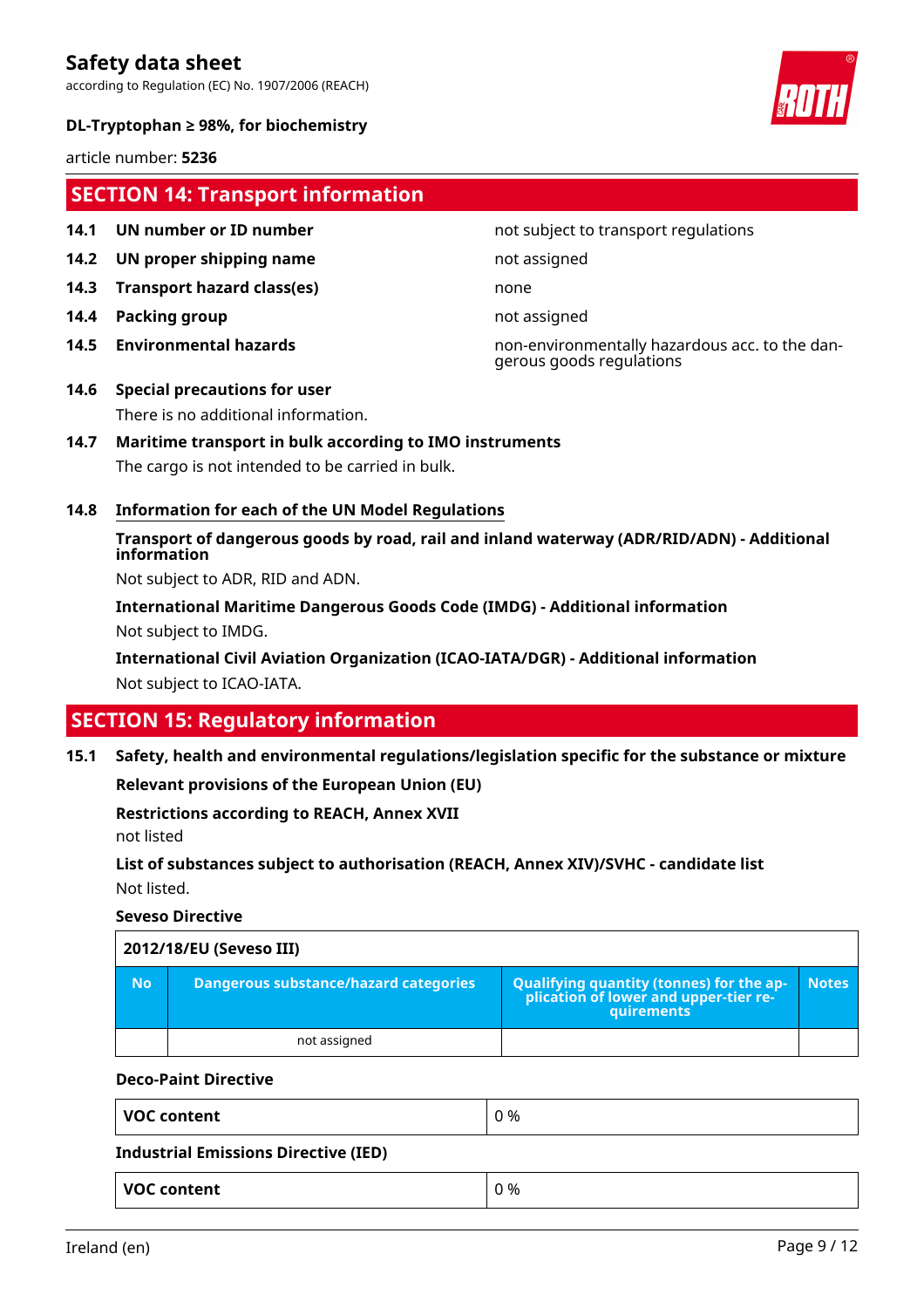according to Regulation (EC) No. 1907/2006 (REACH)





#### article number: **5236**

**Directive on the restriction of the use of certain hazardous substances in electrical and electronic equipment (RoHS)**

not listed

#### **Regulation concerning the establishment of a European Pollutant Release and Transfer Register (PRTR)**

not listed

#### **Water Framework Directive (WFD)**

not listed

#### **Regulation on the marketing and use of explosives precursors**

not listed

#### **Regulation on drug precursors**

not listed

#### **Regulation on substances that deplete the ozone layer (ODS)**

not listed

#### **Regulation concerning the export and import of hazardous chemicals (PIC)**

not listed

#### **Regulation on persistent organic pollutants (POP)**

not listed

#### **Other information**

Directive 94/33/EC on the protection of young people at work. Observe employment restrictions under the Maternity Protection Directive (92/85/EEC) for expectant or nursing mothers.

#### **National inventories**

| <b>Country</b> | <b>Inventory</b> | <b>Status</b>       |
|----------------|------------------|---------------------|
| AU             | <b>AICS</b>      | substance is listed |
| CA             | <b>DSL</b>       | substance is listed |
| EU             | ECSI             | substance is listed |
| JP             | <b>CSCL-ENCS</b> | substance is listed |
| <b>KR</b>      | <b>KECI</b>      | substance is listed |
| <b>MX</b>      | <b>INSQ</b>      | substance is listed |
| NZ             | NZIOC            | substance is listed |
| PH             | <b>PICCS</b>     | substance is listed |
| <b>TW</b>      | <b>TCSI</b>      | substance is listed |
| US             | <b>TSCA</b>      | substance is listed |

**Legend**

| AICS  | Australian Inventory of Chemical Substances                        |
|-------|--------------------------------------------------------------------|
|       | CSCL-ENCS List of Existing and New Chemical Substances (CSCL-ENCS) |
| DSL   | Domestic Substances List (DSL)                                     |
| ECSI  | EC Substance Inventory (EINECS, ELINCS, NLP)                       |
| INSO  | National Inventory of Chemical Substances                          |
| KECI  | Korea Existing Chemicals Inventory                                 |
| NZIoC | New Zealand Inventory of Chemicals                                 |
| PICCS | Philippine Inventory of Chemicals and Chemical Substances (PICCS)  |
| TCSI  | Taiwan Chemical Substance Inventory                                |
| TSCA  | <b>Toxic Substance Control Act</b>                                 |
|       |                                                                    |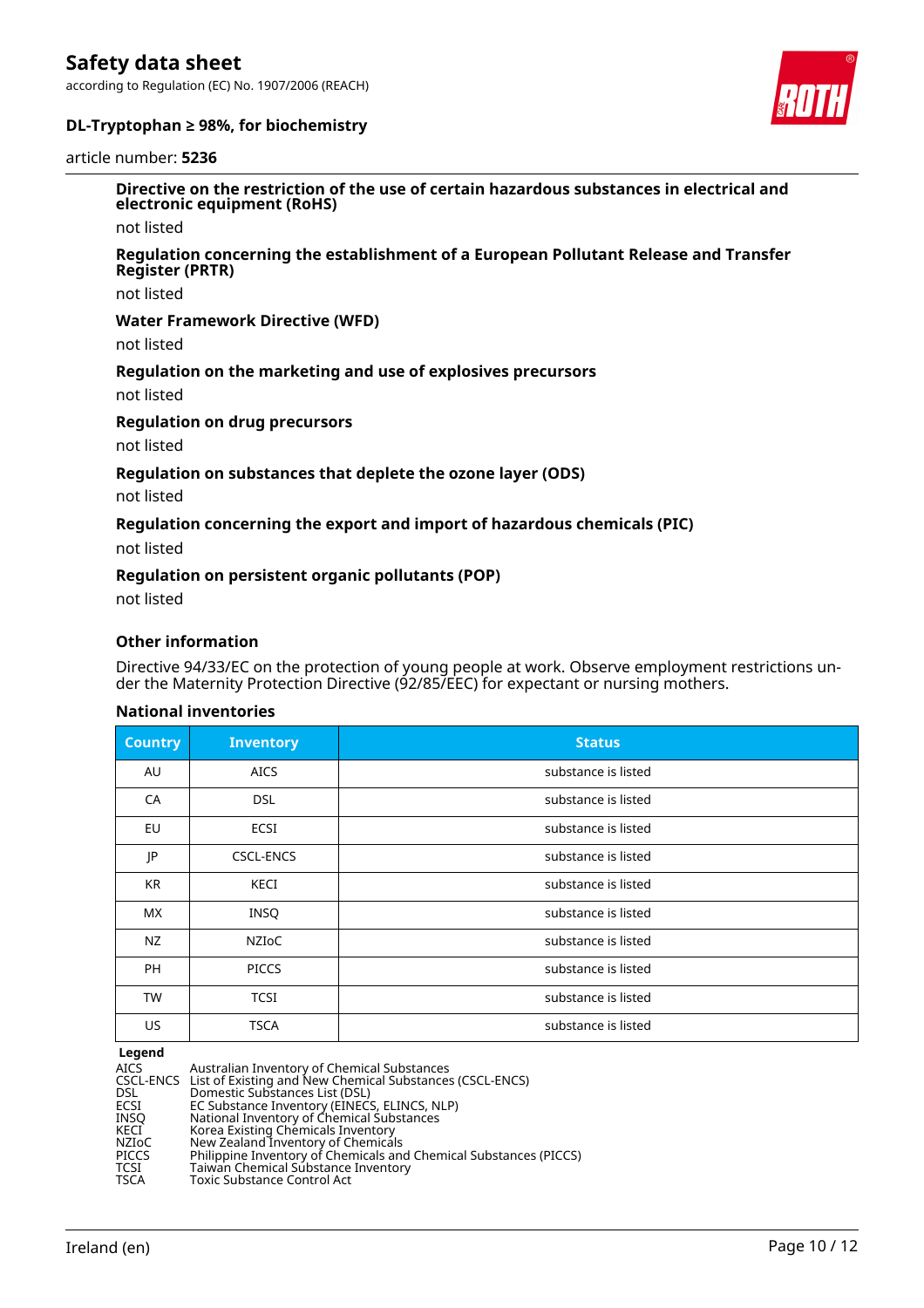according to Regulation (EC) No. 1907/2006 (REACH)



# **DL-Tryptophan ≥ 98%, for biochemistry**

article number: **5236**

#### **15.2 Chemical Safety Assessment**

No Chemical Safety Assessment has been carried out for this substance.

# **SECTION 16: Other information**

### **Indication of changes (revised safety data sheet)**

Alignment to regulation: Regulation (EC) No. 1907/2006 (REACH), amended by 2020/878/EU

| <b>Section</b> | <b>Former entry (text/value)</b>                      | <b>Actual entry (text/value)</b>                                                                                             | Safety-<br>relev-<br>ant |
|----------------|-------------------------------------------------------|------------------------------------------------------------------------------------------------------------------------------|--------------------------|
| 2.2            | Signal word:<br>not required                          |                                                                                                                              | yes                      |
| 2.3            | Other hazards:<br>There is no additional information. | Other hazards                                                                                                                | yes                      |
| 2.3            |                                                       | Results of PBT and vPvB assessment:<br>According to the results of its assessment, this<br>substance is not a PBT or a vPvB. | yes                      |

### Restructuring: section 9, section 14

#### **Abbreviations and acronyms**

| Abbr.           | <b>Descriptions of used abbreviations</b>                                                                                                                                                                                       |
|-----------------|---------------------------------------------------------------------------------------------------------------------------------------------------------------------------------------------------------------------------------|
| <b>ADN</b>      | Accord européen relatif au transport international des marchandises dangereuses par voies de naviga-<br>tion intérieures (European Agreement concerning the International Carriage of Dangerous Goods by In-<br>land Waterways) |
| <b>ADR</b>      | Accord relatif au transport international des marchandises dangereuses par route (Agreement concern-<br>ing the International Carriage of Dangerous Goods by Road)                                                              |
| CAS             | Chemical Abstracts Service (service that maintains the most comprehensive list of chemical substances)                                                                                                                          |
| Ceiling-C       | Ceiling value                                                                                                                                                                                                                   |
| <b>CLP</b>      | Regulation (EC) No 1272/2008 on classification, labelling and packaging of substances and mixtures                                                                                                                              |
| <b>DGR</b>      | Dangerous Goods Regulations (see IATA/DGR)                                                                                                                                                                                      |
| EC No           | The EC Inventory (EINECS, ELINCS and the NLP-list) is the source for the seven-digit EC number, an identi-<br>fier of substances commercially available within the EU (European Union)                                          |
| <b>EINECS</b>   | European Inventory of Existing Commercial Chemical Substances                                                                                                                                                                   |
| <b>ELINCS</b>   | European List of Notified Chemical Substances                                                                                                                                                                                   |
| <b>GHS</b>      | "Globally Harmonized System of Classification and Labelling of Chemicals" developed by the United Na-<br>tions                                                                                                                  |
| <b>IATA</b>     | <b>International Air Transport Association</b>                                                                                                                                                                                  |
| <b>IATA/DGR</b> | Dangerous Goods Regulations (DGR) for the air transport (IATA)                                                                                                                                                                  |
| <b>ICAO</b>     | <b>International Civil Aviation Organization</b>                                                                                                                                                                                |
| <b>IMDG</b>     | International Maritime Dangerous Goods Code                                                                                                                                                                                     |
| <b>NLP</b>      | No-Longer Polymer                                                                                                                                                                                                               |
| PBT             | Persistent, Bioaccumulative and Toxic                                                                                                                                                                                           |
| <b>REACH</b>    | Registration, Evaluation, Authorisation and Restriction of Chemicals                                                                                                                                                            |
| <b>RID</b>      | Règlement concernant le transport International ferroviaire des marchandises Dangereuses (Regula-<br>tions concerning the International carriage of Dangerous goods by Rail)                                                    |